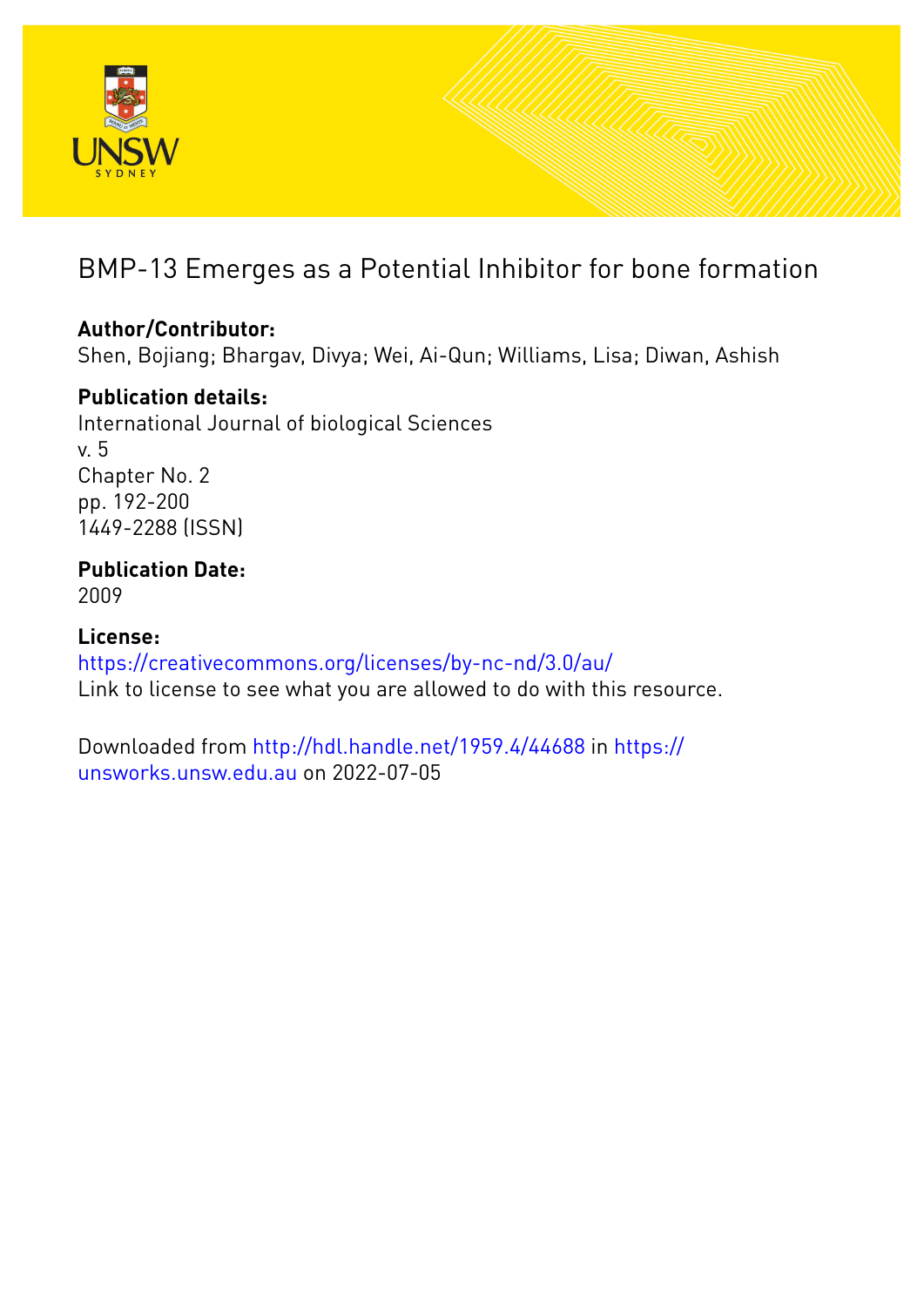Short Research Communication

# **BMP-13 Emerges as a Potential Inhibitor of Bone Formation**

Bojiang Shen<sup>1\*</sup>, Divya Bhargav<sup>1</sup>, Aiqun Wei<sup>1</sup>, Lisa A Williams<sup>1</sup>, Helen Tao $^2$ , David D F Ma $^2$  and Ashish D Diwan $^1$ 

1. Orthopaedic Research Institute and Department of Orthopaedic Surgery, St George Hospital, University of New South Wales, Sydney, Australia 2. Blood Stem Cell and Cancer Research Unit, Department of Haematology, St. Vincent's Hospital Sydney, University of New South Wales, Sydney, Australia

\* Correspondence to: Dr Bojiang Shen, Orthopaedic Research Institute, St George Clinical School, The University of New South Wales, 4-10 South Street, Kogarah, NSW 2217. Tel: 61-2-9113 2248; Fax: 61-2-9350 3967; E-mail: b.shen@unsw.edu.au

Key words: BMP-13; GDF6; CDMP-2; osteogenic differentiation; mesenchymal stromal cells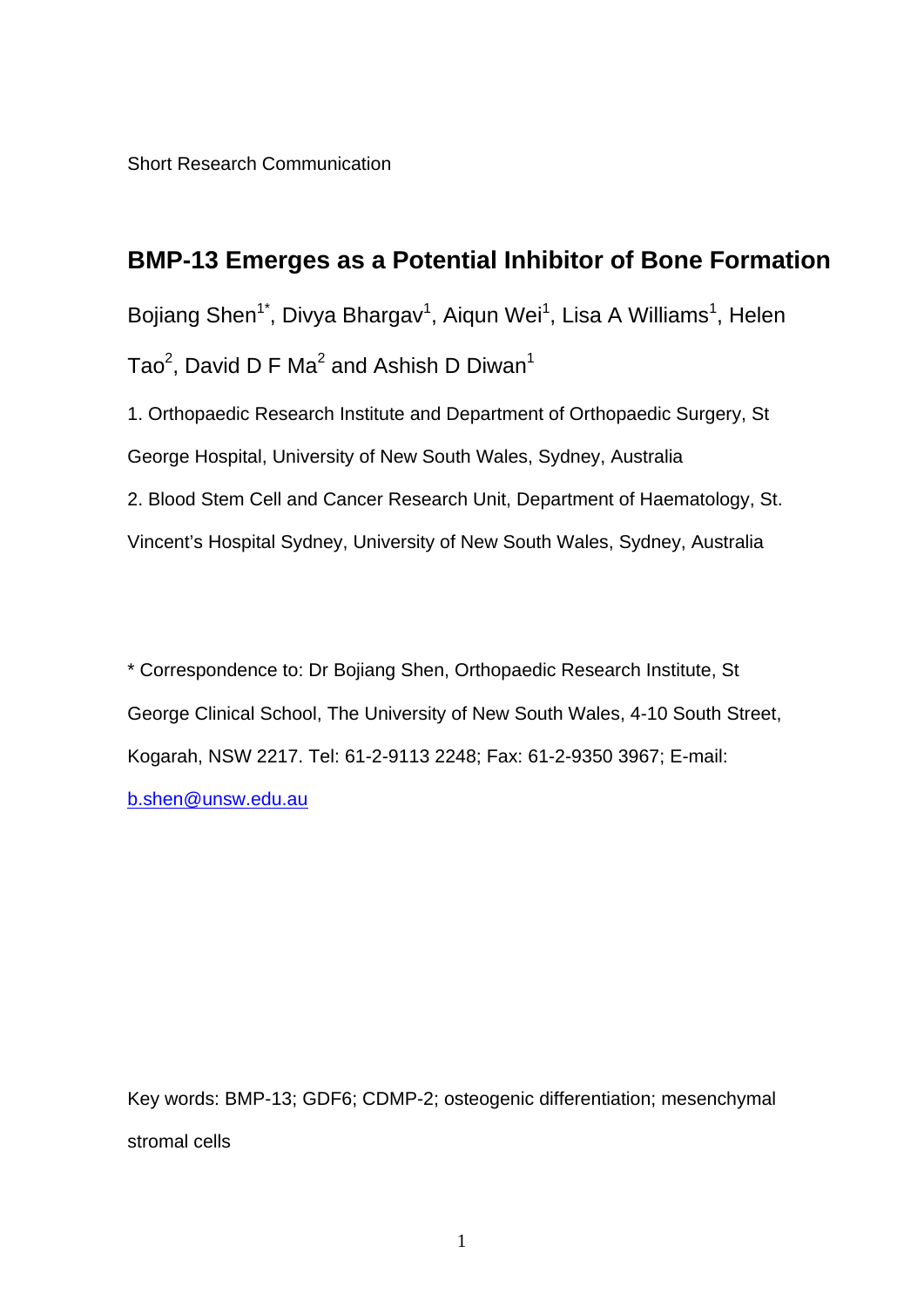# ABSTRACT

Bone morphogenetic protein-13 (BMP-13) plays an important role in skeletal development. In the light of a recent report that mutations in BMP-13 gene are associated with spine vertebral fusion in Klippel-Feil syndrome, we hypothesized that BMP-13 signaling is crucial for regulating embryonic endochondral ossification. In this study, we found that BMP-13 inhibited the osteogenic differentiation of human bone marrow multipotent mesenchymal stromal cells (BM MSCs) in vitro. The endogenous BMP13 gene expression in MSCs was examined under expansion conditions. The MSCs were then induced to differentiate into osteoblasts in osteo-inductive medium containing exogenous BMP-13. Gene expression was analysed by real-time PCR. Alkaline phosphatase (ALP) expression and activity, proteoglycan (PG) synthesis and matrix mineralization were assessed by cytological staining or ALP assay. Results showed that endogenous BMP-13 mRNA expression was higher than BMP-2 or -7 during MSC growth. BMP-13 supplementation strongly inhibited matrix mineralization and ALP activity of osteogenic differentiated MSCs, yet increased PG synthesis under the same conditions. In conclusion, BMP-13 inhibited osteogenic differentiation of MSCs, implying that functional mutations or deficiency of BMP-13 may allow excess bone formation. Our finding provides an insight into the molecular mechanisms and the therapeutic potential of BMP-13 in restricting pathological bone formation.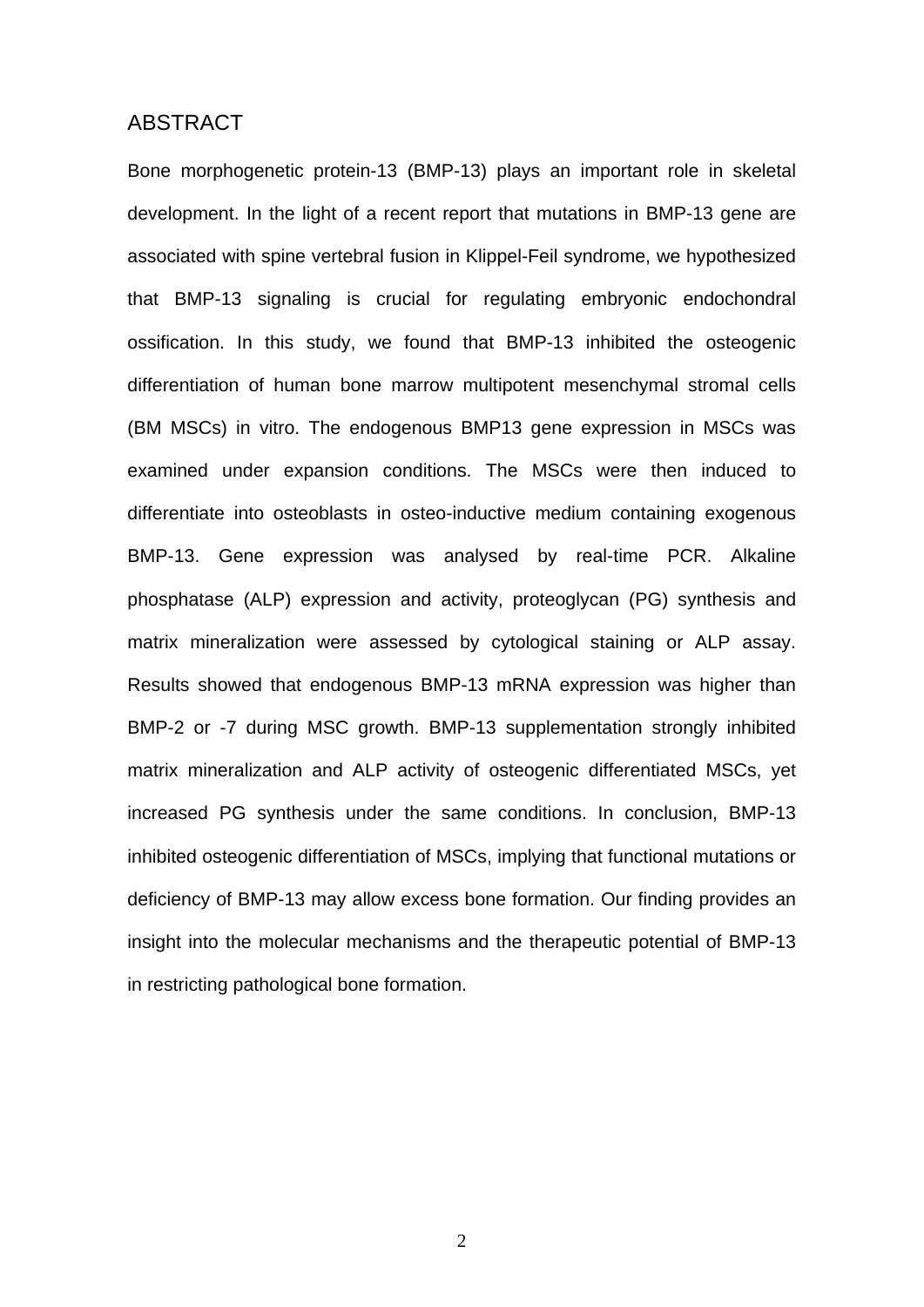### 1. INTRODUCTION

Bone morphogenetic proteins (BMPs) are members of the transforming growth factor-β (TGF-β) superfamily, which includes the families of TGF-βs, BMPs, activins and inhibins. BMPs were originally identified because of their ability to induce endochondral bone formation and are important regulators of key events in the process of bone formation during embryogenesis, postnatal growth, remodelling and regeneration of the skeleton [1-3]. Recombinant human BMP-2 and BMP-7 are used clinically to augment bone formation in spinal fusion and many other applications in which bone induction is desired [4].

BMP-13, also known as growth differentiation factor 6 (GDF6) and cartilage-derived morphogenetic protein-2 (CDMP-2), was first identified and isolated as a component of bovine cartilage [5]. Expression of BMP-13 has since been detected in a variety of mesenchymal derivatives such as tendon and cartilage, but its biological function is poorly defined [6]. The majority of studies focus on connective tissue healing where de-novo implantation of BMP-13 induces neo-tendon/ligament formation in rats [7][8], and the expression of chondrocyte markers such as proteoglycan [6]. Comparisons with other BMPs known for their ability to stimulate the growth of bone have suggested that BMP-13 is not strongly osteo-inductive [9-12]. Indeed, BMP-13 expression was absent from osteoblasts or newly formed osteocytes, rather BMP-13 was strongly detected in chondrocytes in a human osteophyte (bone spur) study [13]. In vivo, mutational inactivation of the BMP-13 gene is associated with Klippel-Feil syndrome (KFS), characterised by congenital fusion of the cervical spine vertebrae [14], and caused defects in joint, ligament, and cartilage formation in a transgenic mouse model [15].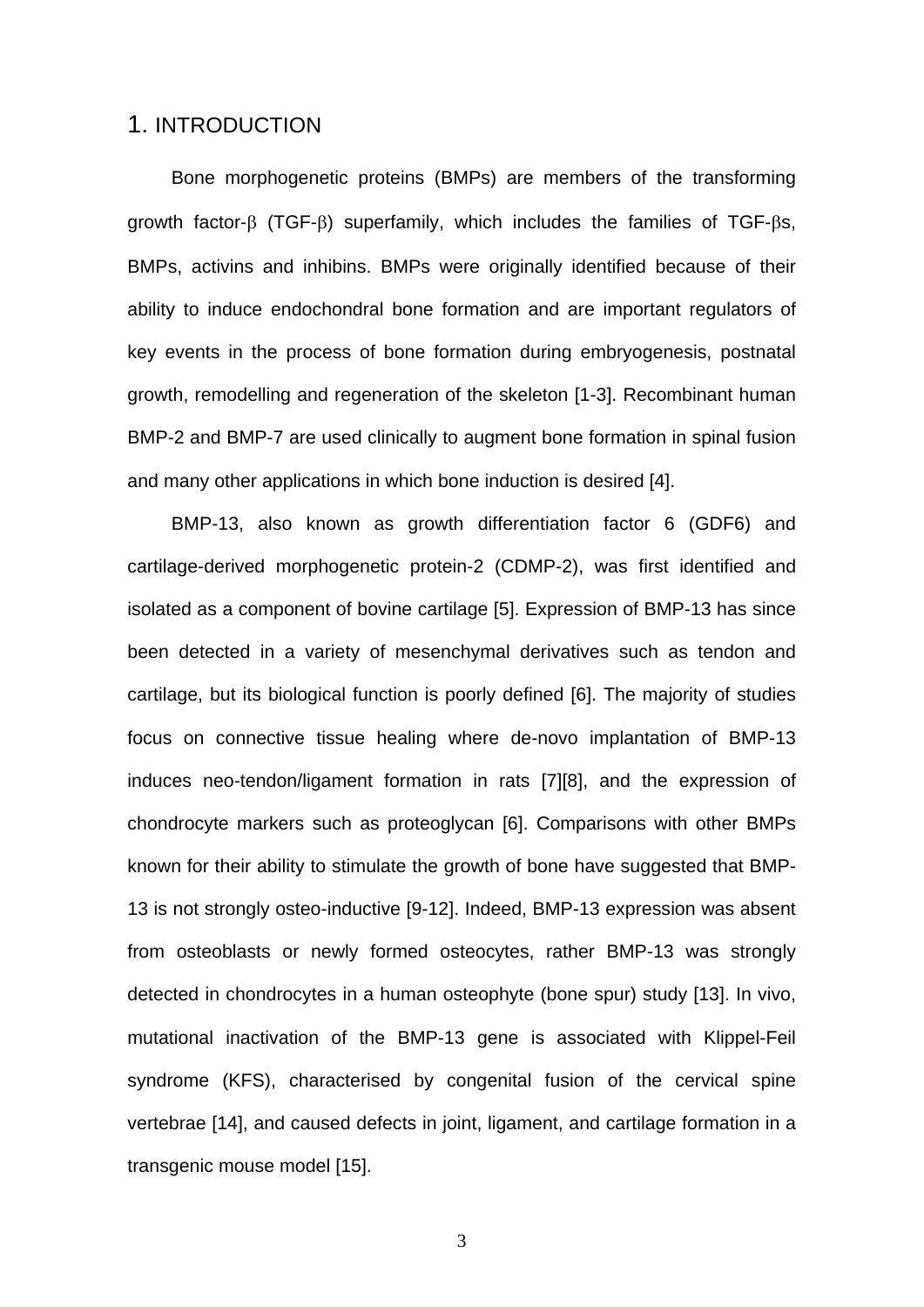The function of BMPs in bone remodelling and fracture repair is associated with the recruitment of stem cells from surrounding tissues and with effects on the osteogenic lineage commitment of these cells. Bone marrow multipotent mesenchymal stromal cells (BM MSCs) are capable of differentiating into multiple cell types including osteoblasts and chondrocytes, which makes them an attractive cell source for tissue repair. We need to understand the complex differentiation pathways driven by multiple growth factors in order to select appropriate growth factors for clinical use.

Given the phenotypic effects of joint fusions and joint aberrations caused by BMP-13 mutations [14], we hypothesized that BMP-13 plays an important regulatory role in the balance between osteogenesis and chondrogenesis during early embryonic development. Hence we evaluated a role for BMP-13 in determining the lineage fate of human BM MSCs. In this study, BMP-13 has proved to inhibit the osteogenic differentiation of BM MSCs, demonstrated by the prevention of calcium mineralisation of the extracellular matrix and reduced alkaline phosphatase induction. These data suggest a hitherto unknown function of BMP-13 in directing cell fates in the development of structural tissues. In addition, they support a potential clinical use for BMP-13 in regeneration of cartilaginous tissues where the formation of bone is contraindicated.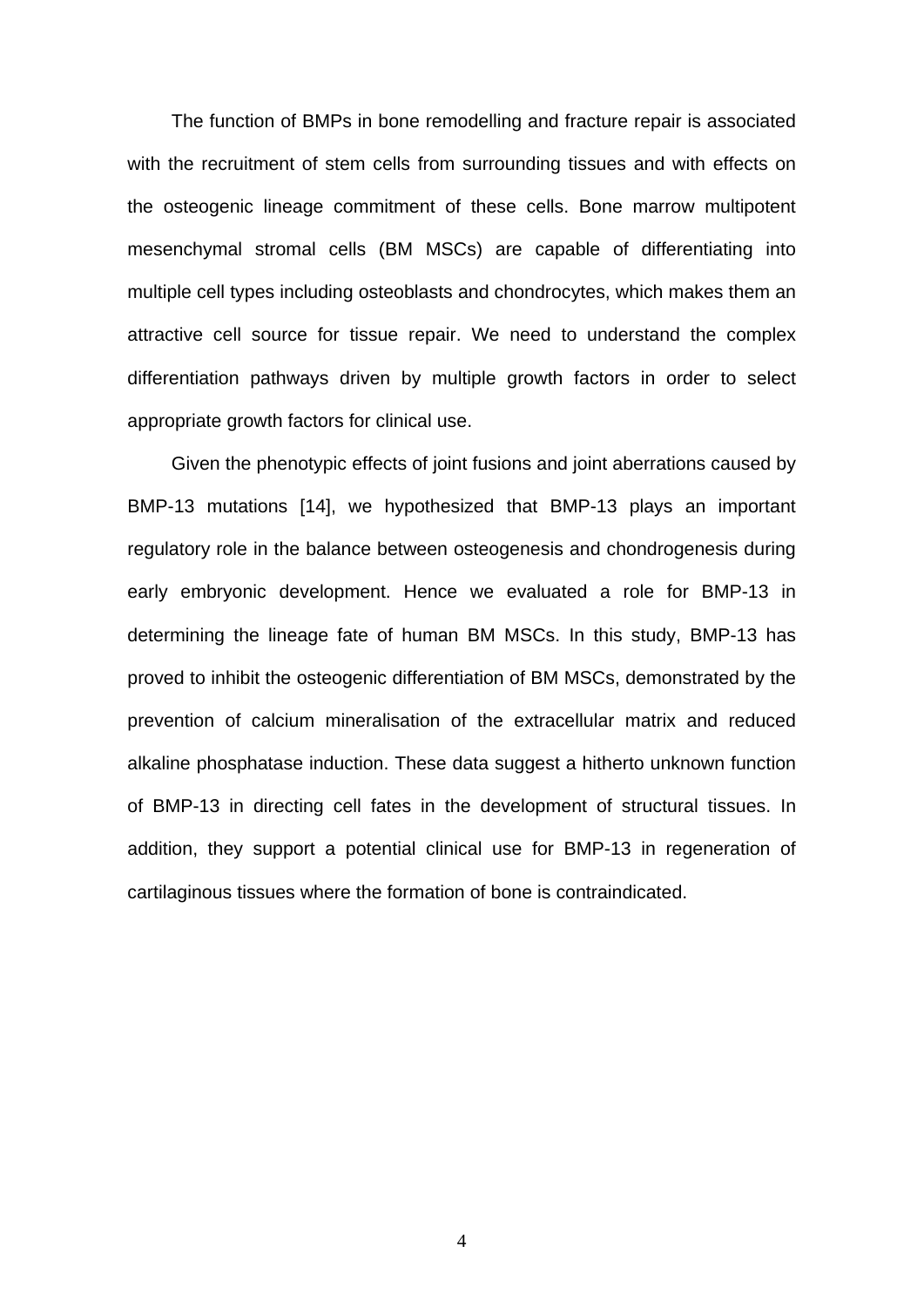### 2. MATERIALS AND METHODS

#### *Cell isolation and cultivation*

Human bone marrow was collected from surgically discarded tissue during hip replacement procedures under written informed consent following local ethics committee approval. BM MSCs were isolated by the antibody mediated negative selection, Ficoll-Paque density gradient centrifugation and plastic adherence as previously described [16]. The cells were cultured in growth medium (GM) consisting of 60% Dulbecco's Modified Eagle's Medium – low glucose (DMEM-LG; Invitrogen, Carlsbad, CA, USA), 40% MCDB-201 medium, 1% insulin transferrin selenium (ITS), 1% linoleic acid / bovine serum albumin (BSA), 1 nM dexamethasone, 30 µg/ml ascorbic acid 2-phosphate (Sigma-Aldrich, St. Louis, MO, USA), 100 U/ml penicillin, 100 µg/ml streptomycin and 10% foetal bovine serum (FBS). The cells were incubated at 37°C in a humidified atmosphere with 5% CO2. The medium was changed twice weekly.

#### *Osteogenic differentiation*

BM MSCs at Passage 2 - 3 were harvested using a standard method. For osteogenic differentiation, 1 x 10<sup>5</sup> cells per well of BM MSCs were seeded in 24well plates. The MSCs were induced approximately 24 hours later using the published method [17] with the osteo-inductive medium (OM) consisting of DMEM-LG, 10% FBS, 10 mM β-glycerophosphate, 100 nM dexamethasone, 50 µg/ml ascorbic acid-2-phosphate, 100 U/ml penicillin and 100 µg/ml streptomycin in the absence or presence of recombinant human (rh) BMP-13 (PeproTech, Rocky Hill, NJ) at 100, 300 and 500 ng/ml. Undifferentiated MSCs were cultured in parallel in growth medium as negative control. As for the positive control,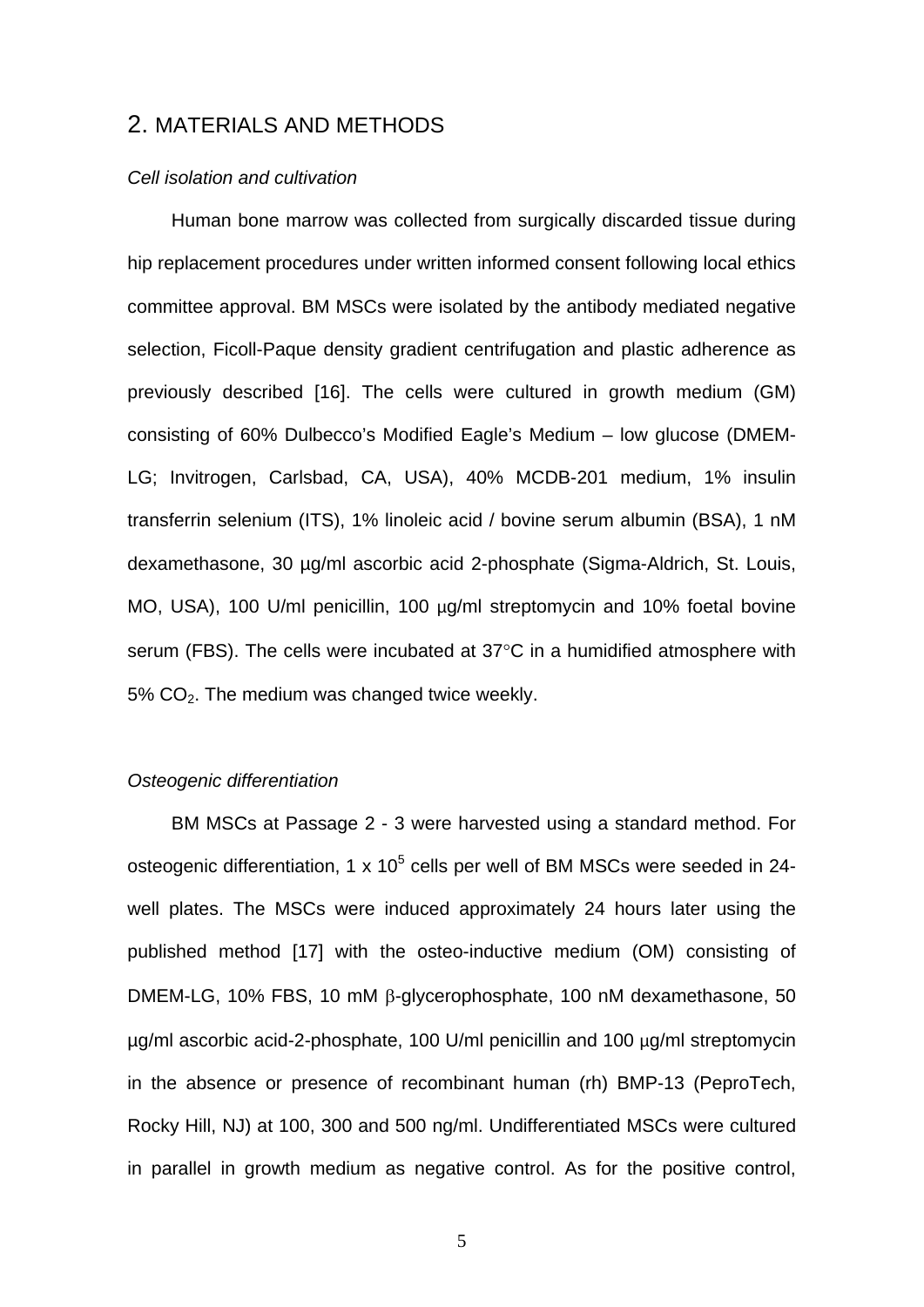MSCs were induced in osteo-inductive medium supplemented with 100 ng/ml of rhBMP-7 (a gift from Stryker Biotech). Cells were kept at  $37^{\circ}$ C, 5% CO<sub>2</sub> for up to 21 days and the media were changed twice weekly.

#### *Cytological staining*

Alkaline phosphatase (ALP) expression as the early osteogenic marker was determined at day 14 of MSC differentiation using Fast blue staining. Calcium mineralization of extracellular matrix was visualized at days 14 and 21 as an advanced osteogenic marker using Alizarin red S staining. Briefly, the cell layers of differentiated MSCs were washed with phosphate-buffered saline (PBS), fixed with 4% paraformaldehyde for 5 min. The membrane-bound ALP was detected by incubation in 0.1% Fast blue RR salt and naphthol AS-BI phosphate solution at pH 9.4, 37ºC for 20 min. For Alizarin red S staining, the cells were washed and fixed as above and then immersed in the 2% Alizarin red S solution at pH 4.2 for 10 min followed by 3 washes in  $H_2O$ . Proteoglycan (PG) deposition in the presence and absence of BMP-13 was detected by staining with 1% Alcian blue at day 14 of culture using a previously reported method [18].

#### *Alkaline phosphatase assay*

 BM MSCs were induced to osteogenic differentiation under the above described osteogenic induction conditions with supplementation of 3 - 800 ng/ml of BMP-13 (Peprotech) at  $37^{\circ}$ C, 5% CO<sub>2</sub> for 14 days. Cells were washed with PBS and then lysed for 1 h with 100 µl of 1% NP40 in ALP buffer (0.1 M glycine, pH 9.6, 1 mM  $MgCl<sub>2</sub>$ , 1 mM  $ZnCl<sub>2</sub>$ ). ALP activity was determined by incubating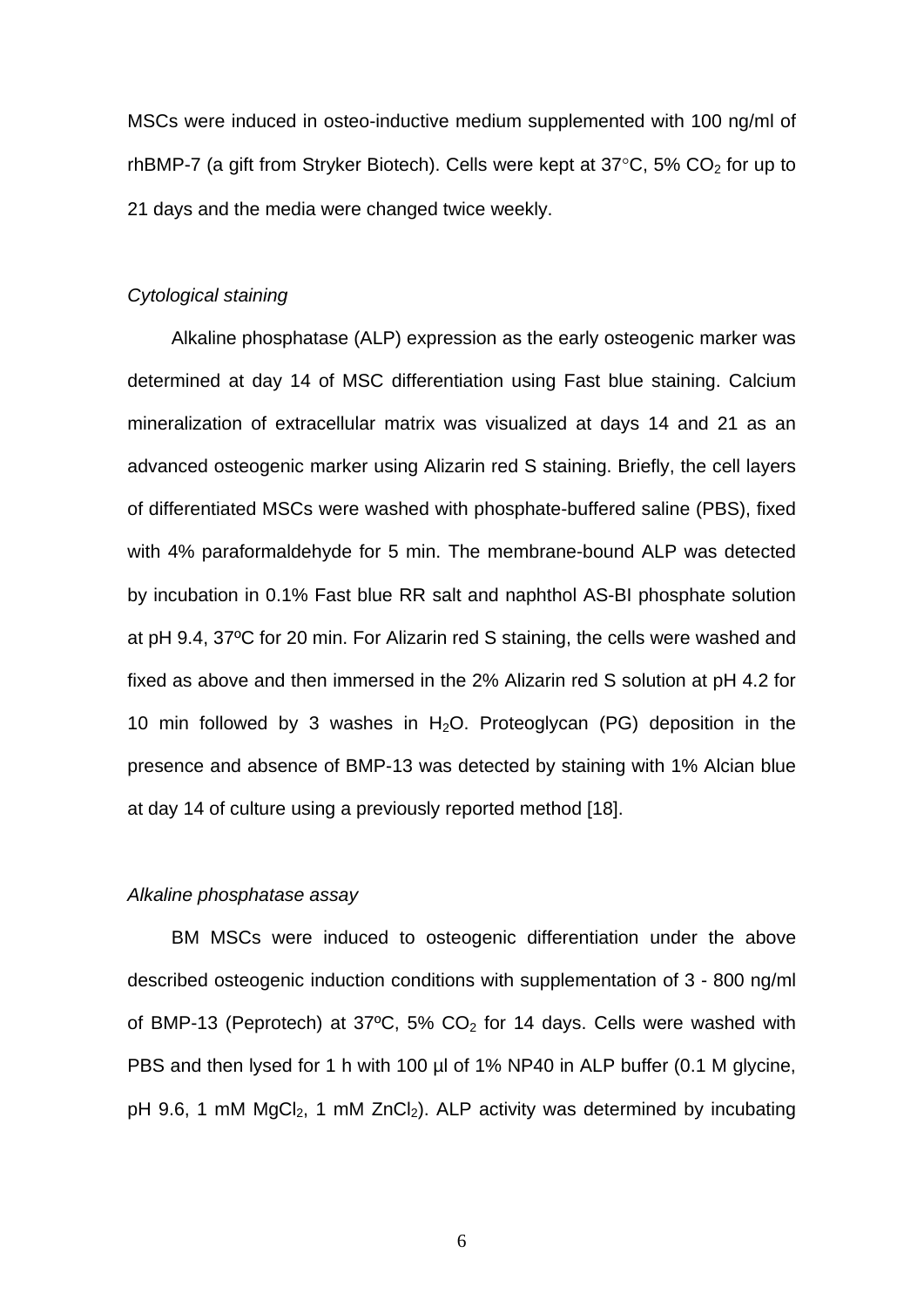lysed cells with 100 µl of p-Nitrophenyl phosphate substrate solution (Sigma-Aldrich) for 10 min and measuring the absorbance at 405 nm [19].

#### *RNA extraction, cDNA synthesis and real-time PCR*

Total RNA was isolated from undifferentiated and differentiated MSCs using TRIzol reagent (Invitrogen) and RNeasy kit (Qiagen, Dusseldorf, Germany) following manufacturers' instructions. cDNA was generated by reverse transcription of 1 µg total RNA using SuperScript III first-strand synthesis kit (Invitrogen). The 1:40 diluted cDNA was used in 20 µl-reactions for real-time PCR analysis using a Rotor-Gene RG3000 system (Corbett Life Science, Sydney). The thermal profile for all reactions was as follows: 5 min at 95°C, followed by 40 amplification cycles of 15 sec at 95°C, 30 sec at 60°C and 30 sec at 72°C [18]. The GenBank access numbers and real-time PCR primer pairs and product sizes are listed in Table 1. Relative expression levels were calculated as a ratio to the average value of house-keeping genes, glyceraldehyde-3 phosphate dehydrogenase (*GAPDH*) and hypoxanthine phosphoribosyltransferase 1 (*HPRT1*).

#### *Statistics*

Data is presented as the mean  $\pm$  Standard Deviation (SD). Statistical analyses were performed using the Student's *t* test to analyse gene expression data. Differences between undifferentiated (CTL) and differentiated (OM, BMP7 or BMP13) BM MSCs were considered statistically significant at *p* < 0.05 (\*), *p* < 0.01 (\*\*) and *p* < 0.005 (\*\*\*).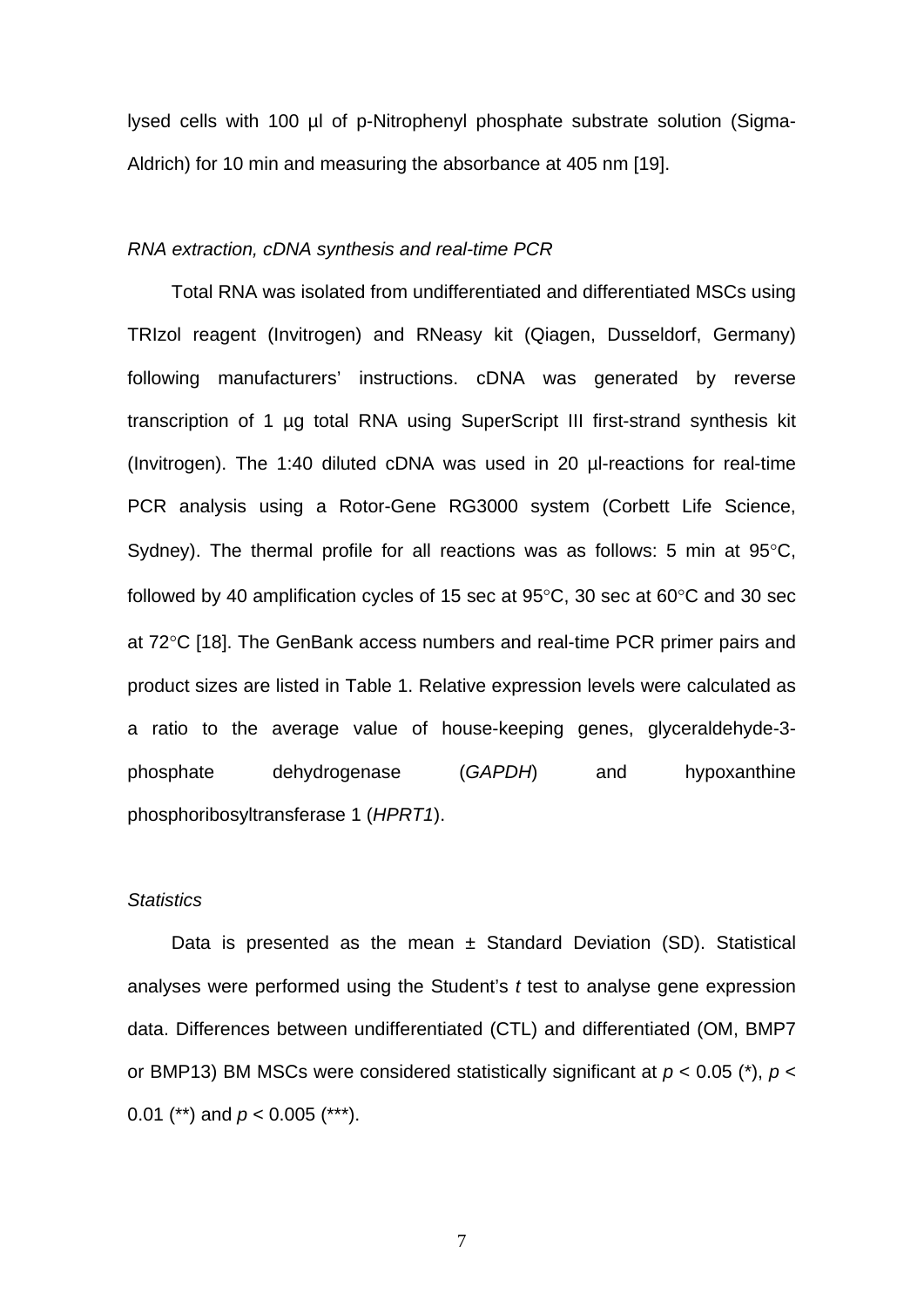### 3. RESULTS AND DISCUSSION

#### *BMP-13 gene expression in BM MSCs*

 BM MSCs grown in monolayer culture in growth medium containing 10% FBS were harvested at days 1, 3, 5, and 7 for gene expression analysis (Fig. 1). The endogenous expression of BMP-13 was detected at all time points, showing considerably higher levels than either BMP-2 or BMP-7. Expression increased over time, peaking at day 5-7. Whilst literature reports indicate BMP-13 expression in a variety of tissues localised to sites of cell proliferation or tissue re-modelling [6], BMP-13 expression in BM MSCs has only previously been reported in mouse [20]. Our finding suggests an important regulatory role of BMP-13 in BM MSCs which might be different from the other more osteogenic BMPs.

#### *BMP-13 inhibits osteogenic differentiation of BM MSCs*

Cytological staining with Fast blue and Alizarin red S showed that BM MSCs cultured in osteo-inductive medium for 14-21 days were differentiated, with elevated expression of cell surface alkaline phosphatase (ALP) and calcium mineralisation of the extracellular matrix compared to MSCs in expansion conditions where staining was negligible (Fig. 2). Addition of BMP-13 at 100, 300 and 500 ng/ml in osteo-inductive medium resulted in a dose-dependent decrease in detectable ALP (Fig. 2A). A parallel dose dependent inhibition of calcium mineralisation, a later marker of osteogenic differentiation, was observed using Alizarin red S staining over both 14 and 21 days (Fig. 2B and C). In contrast, 100 ng/ml of BMP-7 dramatically increased both ALP expression and matrix mineralization in osteo-differentiated MSCs at day 14 (Fig. 2B) and day 21 (Fig.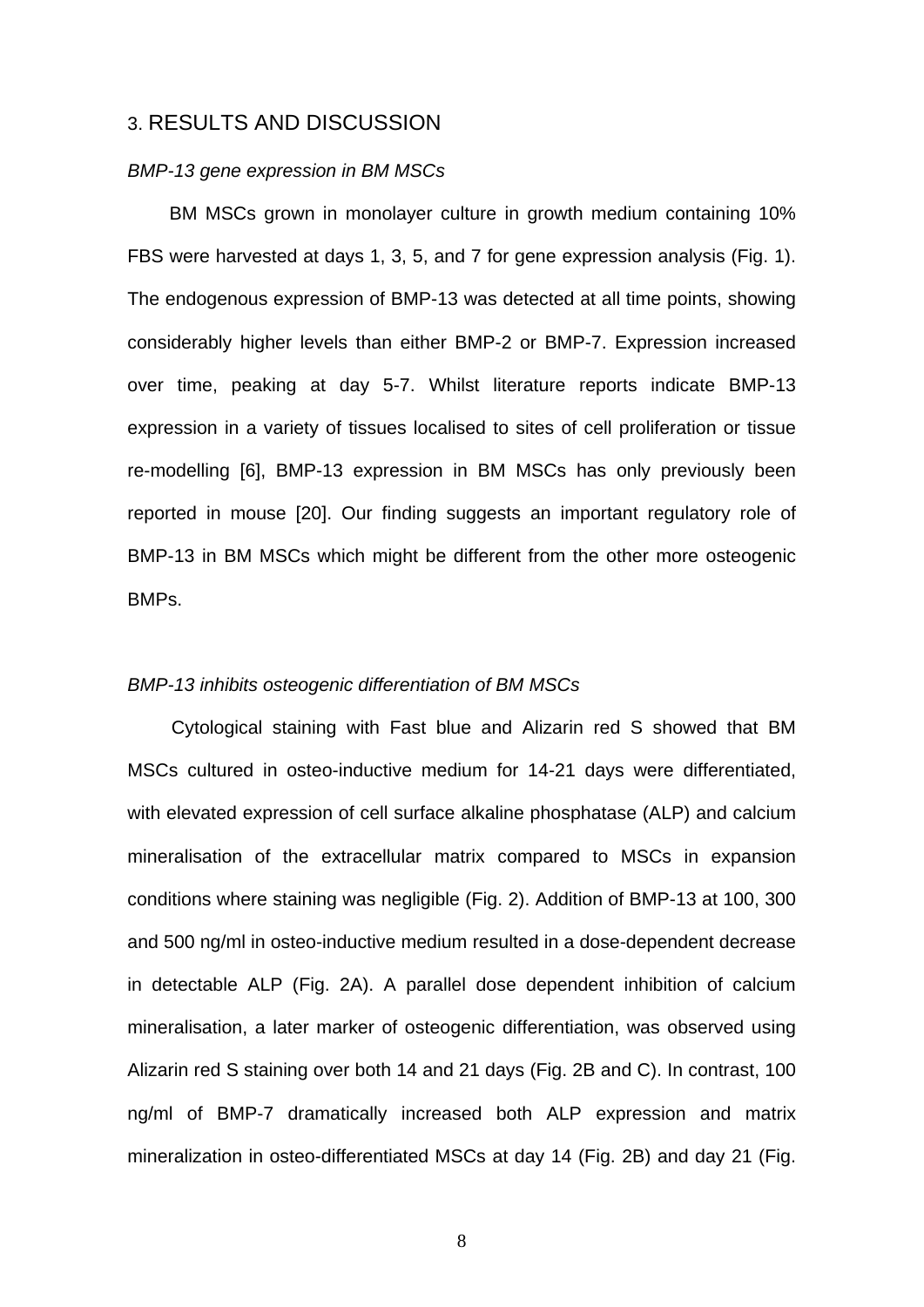2C), which represents an enhancement or acceleration of osteogenic differentiation under these conditions. Whilst not shown here, BMP-7 enhancement of osteogenic differentiation is also dose-dependent (data not shown; Shen et al 2008, manuscript in preparation). The effect of BMP-13 on ALP in MSCs was further illustrated in measurements of ALP activity (Fig. 2D). BMP-13 dose dependently inhibited ALP activity to a maximum of 40%, confirming the results obtained from Fast Blue staining (Fig 2A).

All above results generated from BM MSCs confirmed and advanced our preliminary findings using the mouse myoblast cell line C2C12 under the same differentiation conditions, where BMP-13 failed to induce ALP expression or activity compared to the dose-dependent increase induced by BMP-7 (data not shown). Although C2C12 cells are commonly used as a model in ALP activation studies, we have focused on human BM MSCs for our studies.

Our results demonstrate that the presence of BMP-13 in differentiation media can, despite an environment promoting the osteogenic lineage, prevent cells from differentiating into a mature osteogenic phenotype. This represents a dramatically different role to the better characterised BMP-2 and BMP-7. Indeed a recent report suggested BMP-13 was capable of inducing the chondrogenic differentiation of mouse BM MSCs, based on increased type II collagen expression [21]. Instead of promoting bone formation, BMP-13 is more likely to be a potential factor for maintaining cartilage development. Thus, whilst previous reports have suggested BMP-13 is not a potent osteogenic differentiation inducer (9, 10), our data goes one step further in showing BMP-13 can inhibit osteoblast formation.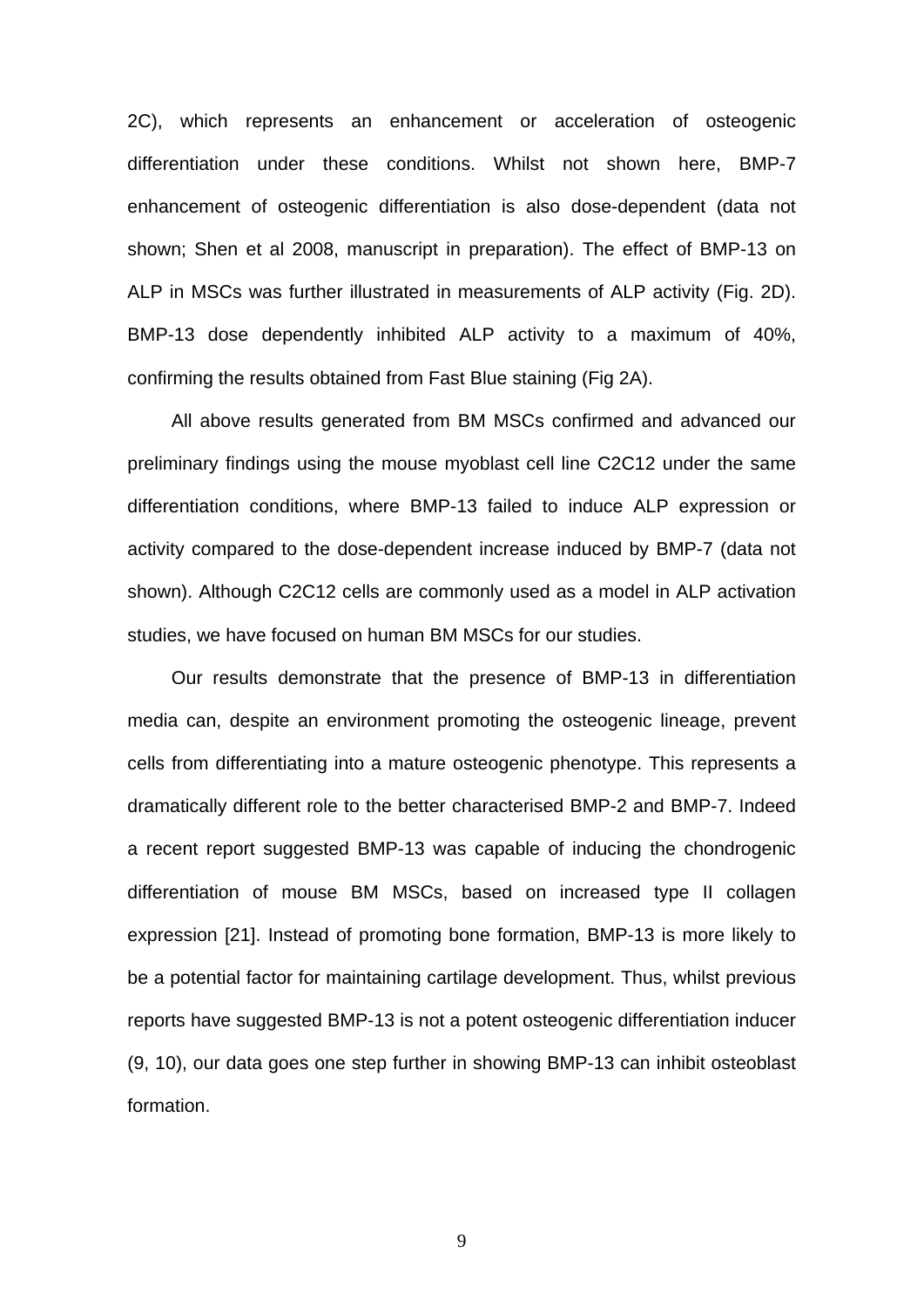#### *The regulatory role of BMP-13 in osteogenic gene expression of BM MSCs*

In order to evaluate more specifically the potential mechanism of BMP-13 in the inhibition of osteogenic differentiation of BM MSC, we performed gene expression analysis of markers for osteogenesis using real-time PCR assay (Fig. 3).

Osteogenic medium alone induced the up-regulation of specific lineage marker expression [14, 15] such as alkaline Phosphatase (*ALPL*), bone gammacarboxyglutamate (gla) protein (*BGLAP*), runt-related transcription factor 2 (*RUNX2*), and *TAZ* (WW-domain-containing transcription regulator 1, *WWTR1)* (Fig. 3). The addition of BMP-13 inhibited *ALPL* mRNA expression, consistent with the ALP protein staining data discussed above. BMP-13 had no effect on the expression of crucial osteogenic transcription factor, osterix (*SP7*), whereas BMP-7 dramatically increased its expression by 1300-fold (Fig. 3). BMP-13 also showed considerably less induction of osteogenic markers, type I collagen (*COL1A1*), osteopontin (secreted phosphoprotein 1, *SPP1*) and *RUNX2*  compared to BMP-7 in the same experiment. The BMP-7-mediated acceleration of osteogenic differentiation shown in Fig. 2 was reflected by dramatic upregulation of *SPP1* expression by 34-fold. BMP-13 somewhat surprisingly mediated up-regulation of *SPP1* mRNA, but to a much lower level (10-fold). BMP-7 induced up-regulation of BMP-2 expression, suggesting a potential mechanism for BMP-7 action via augmentation of BMP-2, while BMP-13 stimulation also showed slightly increased BMP-2 expression. Additionally, BMP-13 mRNA expression under the osteogenic conditions was around 10-fold lower (data not shown) than under the cell expansion conditions (Fig. 1), supporting its association with a non-osteogenic lineage choice, as discussed above.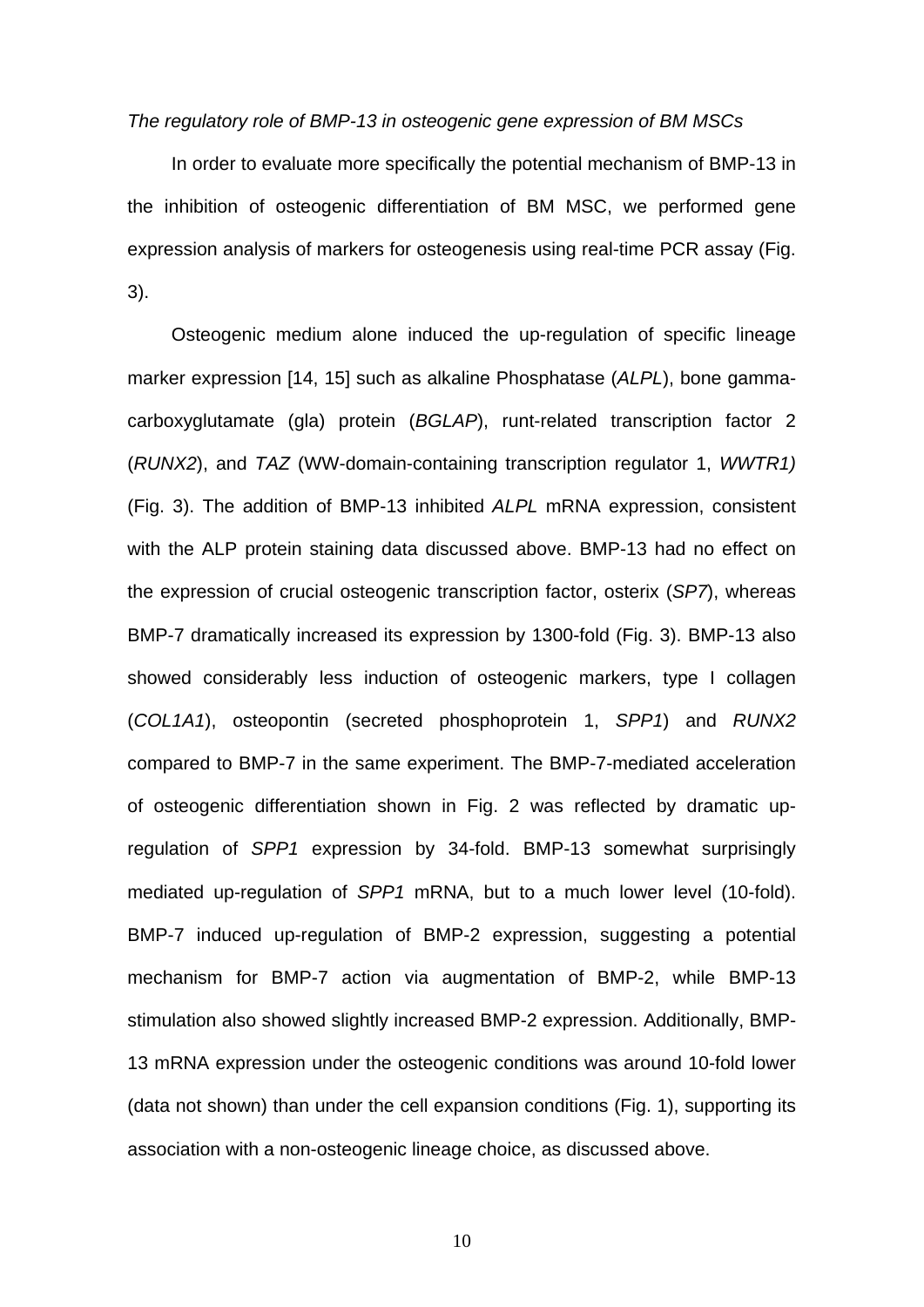In summary, the gene expression analysis showed that BMP-13 downregulated or failed to up-regulate crucial osteogenic marker gene expression, when compared to the gene expression with BMP-7 stimulation. BMP-13 was substantially less inductive of osteogenic marker genes, and the resulting phenotypic effect detected in cytological staining experiments suggests that such level of gene expression did not enhance the osteogenic differentiation process.

#### *BMP-13 promotes proteoglycan synthesis of BM MSCs*

Proteoglycan (PG) synthesis or accumulation in the extracellular matrix has been used as a marker of chondrogenesis of BM MSCs and BMP-13 has been shown to stimulate PG production [6, 11, 22]. In this study, we evaluated PG levels in the osteogenic differentiation of BM MSCs supplemented with BMP-13 using Alcian blue staining. As shown in Fig. 4, the presence of BMP-13 resulted in increased PG deposition or accumulation in the extracellular matrix of not only undifferentiated MSCs in growth medium, but even differentiated MSCs under specific osteo-inductive conditions.

 The data presented here suggest that in the presence of BMP-13, osteoinductive signalling is inhibited or retarded, whilst expression of more chondrogenic gene products is promoted. By inference, the absence of BMP-13 signalling at crucial stages of differentiation could be expected to cause an overinduction of osteogenic cell phenotypes, contributing to abnormal enchondral ossification of cartilaginous tissue. Strong expression of BMP-13 in the BM MSC population may play an important role in keeping osteogenic differentiation in check. Several studies have shown that BMP-13 is capable of inducing chondrogenic phenotypes, characterised by increased proteoglycan production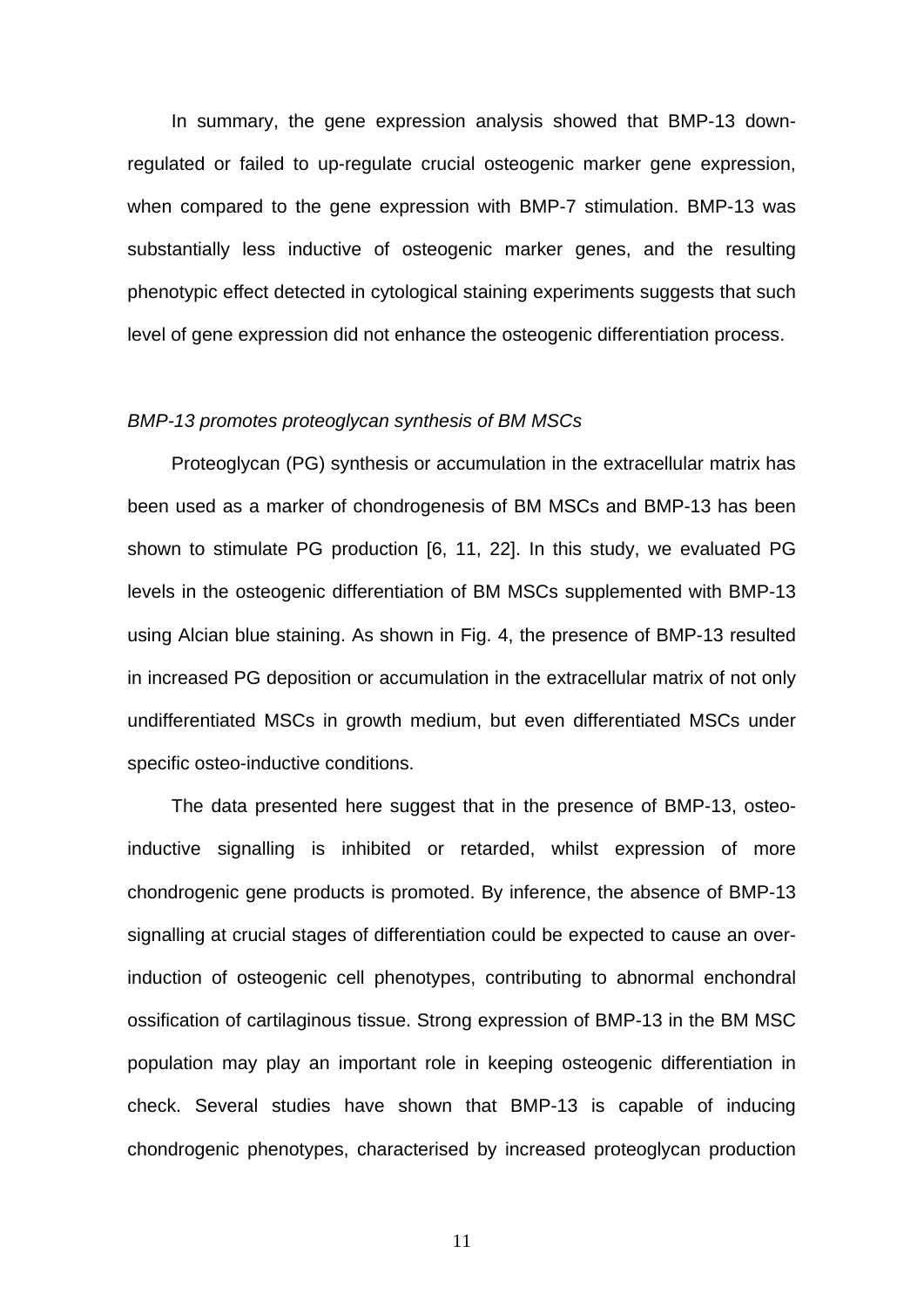in human foetal chondrocytes [11] and a mouse chondrocytic cell line [22]. BMP-13 is known to be expressed in the joints of mice in a particular striped pattern [15, 23] and mutations in BMP-13 gene are implicated in sporadic and familial cases of KFS, characterised by the spinal vertebral fusion [14].

In conclusion, this study demonstrates for the first time that BMP-13 potentially plays a crucial role in the delineation of BM MSC differentiation by inhibiting the osteogenic lineage development. In contrast to well characterised BMP-2 and BMP-7, which demonstrate a fundamental role to induce osteogenic differentiation of MSCs and promote the formation of bone, BMP-13 exhibits an osteogenic inhibitory activity, suggesting that functional mutations or deficiency of BMP-13 may result in excessive endochondral ossification, disturbing the development of skeletal tissues. Our finding also provides more insight into the molecular interplay between different BMPs and the therapeutic potential of BMP-13 in restricting pathological bone formation.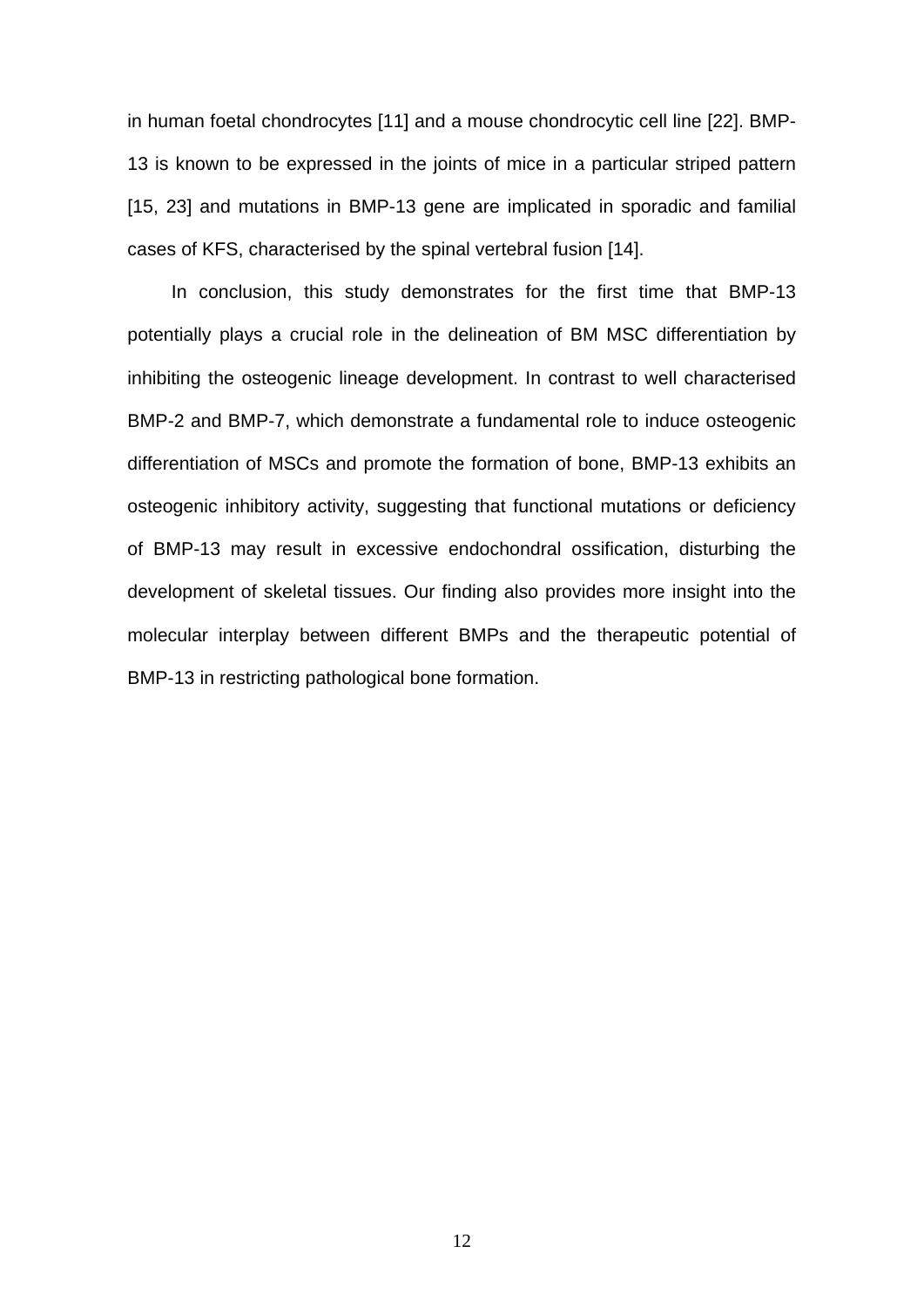# ACKNOWLEDGEMENTS

The authors would like to thank Dr Allen Turnbull for enabling his patients undergoing hip surgery to donate tissues.

# CONFLICT OF INTERESTS

The authors have declared that no conflict of interest exists.

# REFERENCES

- 1. Urist, M.R., Bone: formation by autoinduction. Science, 1965, 150(698): 893-899.
- 2. Wang, E.A., V. Rosen, P. Cordes, R.M. Hewick, M.J. Kriz, D.P. Luxenberg, B.S. Sibley, and J.M. Wozney, Purification and characterization of other distinct bone-inducing factors. Proc Natl Acad Sci U S A, 1988, 85(24): 9484-9488.
- 3. Sampath, T.K. and A.H. Reddi, Dissociative extraction and reconstitution of extracellular matrix components involved in local bone differentiation. Proc Natl Acad Sci U S A, 1981, 78(12): 7599-7603.
- 4. Wozney, J.M., Overview of bone morphogenetic proteins. Spine, 2002, 27(16 Suppl 1): S2-8.
- 5. Chang, S.C., B. Hoang, J.T. Thomas, S. Vukicevic, F.P. Luyten, N.J. Ryba, C.A. Kozak, A.H. Reddi, and M. Moos, Jr., Cartilage-derived morphogenetic proteins. New members of the transforming growth factorbeta superfamily predominantly expressed in long bones during human embryonic development. J Biol Chem, 1994, 269(45): 28227-28234.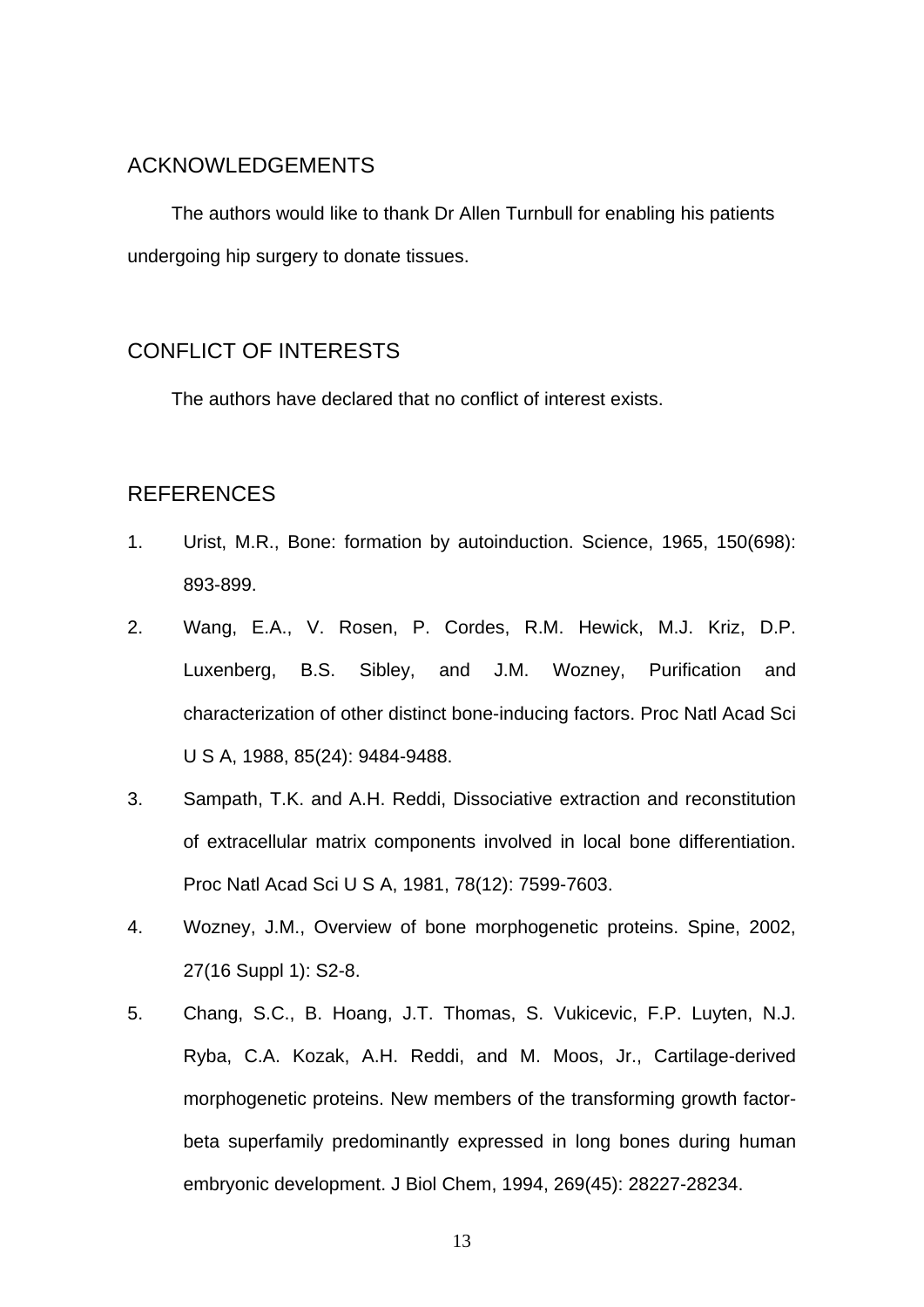- 6. Williams, L.A., D. Bhargav, and A.D. Diwan, Unveiling the bmp13 enigma: redundant morphogen or crucial regulator? Int J Biol Sci, 2008, 4(5): 318- 329.
- 7. Forslund, C., D. Rueger, and P. Aspenberg, A comparative doseresponse study of cartilage-derived morphogenetic protein (CDMP)-1, -2 and -3 for tendon healing in rats. J Orthop Res, 2003, 21(4): 617-621.
- 8. Wolfman, N.M., G. Hattersley, K. Cox, A.J. Celeste, R. Nelson, N. Yamaji, J.L. Dube, E. DiBlasio-Smith, J. Nove, J.J. Song, J.M. Wozney, and V. Rosen, Ectopic induction of tendon and ligament in rats by growth and differentiation factors 5, 6, and 7, members of the TGF-beta gene family. J Clin Invest, 1997, 100(2): 321-330.
- 9. Yeh, L.C., A.D. Tsai, M.C. Zavala, and J.C. Lee, Cartilage-derived morphogenetic proteins enhance the osteogenic protein-1-induced osteoblastic cell differentiation of C2C12 cells. J Cell Physiol, 2004, 201(3): 401-408.
- 10. Yeh, L.C., A.D. Tsai, and J.C. Lee, Cartilage-derived morphogenetic proteins induce osteogenic gene expression in the C2C12 mesenchymal cell line. J Cell Biochem, 2005, 95(1): 173-188.
- 11. Erlacher, L., J. McCartney, E. Piek, P. ten Dijke, M. Yanagishita, H. Oppermann, and F.P. Luyten, Cartilage-derived morphogenetic proteins and osteogenic protein-1 differentially regulate osteogenesis. J Bone Miner Res, 1998, 13(3): 383-392.
- 12. Bobacz, K., R. Ullrich, L. Amoyo, L. Erlacher, J.S. Smolen, and W.B. Graninger, Stimulatory effects of distinct members of the bone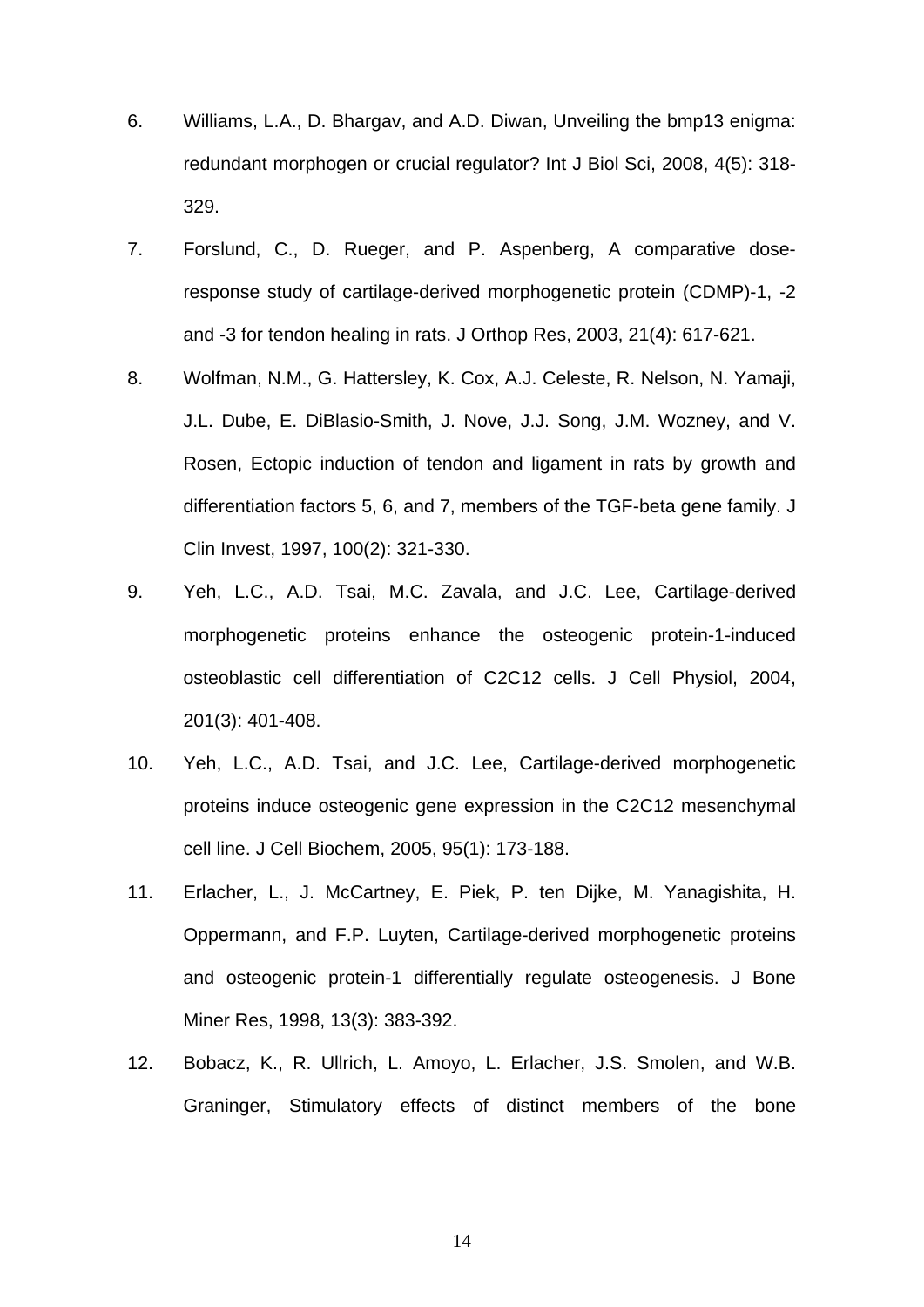morphogenetic protein family on ligament fibroblasts. Ann Rheum Dis, 2006, 65(2): 169-177.

- 13. Zoricic, S., I. Maric, D. Bobinac, and S. Vukicevic, Expression of bone morphogenetic proteins and cartilage-derived morphogenetic proteins during osteophyte formation in humans. J Anat, 2003, 202(Pt 3): 269-277.
- 14. Tassabehji, M., Z.M. Fang, E.N. Hilton, J. McGaughran, Z. Zhao, C.E. de Bock, E. Howard, M. Malass, D. Donnai, A. Diwan, F.D. Manson, D. Murrell, and R.A. Clarke, Mutations in GDF6 are associated with vertebral segmentation defects in Klippel-Feil syndrome. Hum Mutat, 2008, 29(8): 1017-1027.
- 15. Settle, S.H., Jr., R.B. Rountree, A. Sinha, A. Thacker, K. Higgins, and D.M. Kingsley, Multiple joint and skeletal patterning defects caused by single and double mutations in the mouse Gdf6 and Gdf5 genes. Dev Biol, 2003, 254(1): 116-130.
- 16. Khoo, M.L., B. Shen, H. Tao, and D.D. Ma, Long-term serial passage and neuronal differentiation capability of human bone marrow mesenchymal stem cells. Stem Cells Dev, 2008, 17(5): 883-896.
- 17. Caterson, E.J., L.J. Nesti, K.G. Danielson, and R.S. Tuan, Human marrow-derived mesenchymal progenitor cells: isolation, culture expansion, and analysis of differentiation. Mol Biotechnol, 2002, 20(3): 245-256.
- 18. Shen, B., A.Q. Wei, H. Tao, D.D.F. Ma, and A.D. Diwan, BMP-2 Enhances TGF-beta3-Mediated Chondrogenic Differentiation of Human Bone Marrow Multipotent Mesenchymal Stromal Cells in Alginate Bead Culture. Tissue Eng Part A, 2008,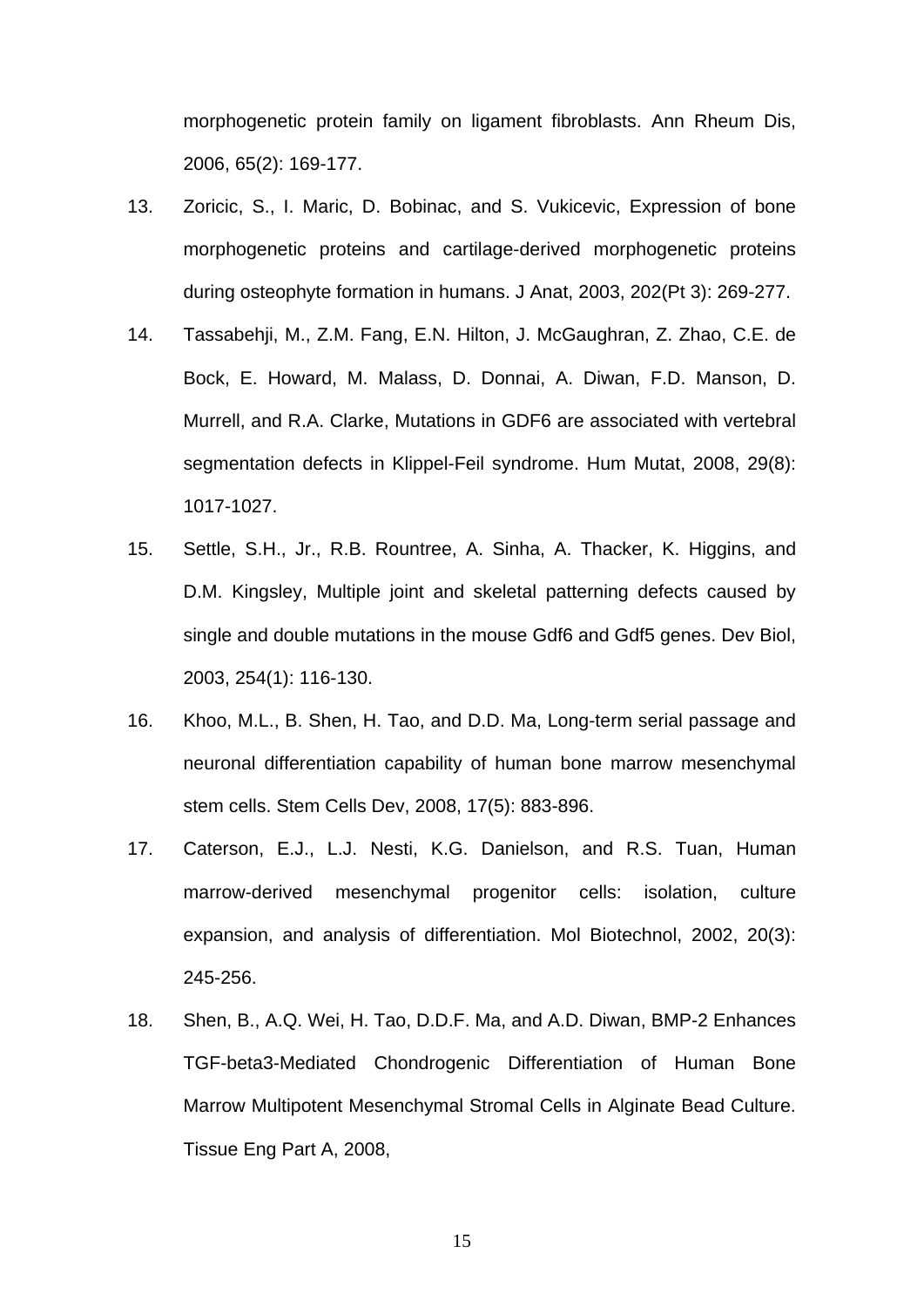- 19. Kirsch, T., J. Nickel, and W. Sebald, BMP-2 antagonists emerge from alterations in the low-affinity binding epitope for receptor BMPR-II. Embo J, 2000, 19(13): 3314-3324.
- 20. Gruber, R., C. Mayer, W. Schulz, W. Graninger, M. Peterlik, G. Watzek, F.P. Luyten, and L. Erlacher, Stimulatory effects of cartilage-derived morphogenetic proteins 1 and 2 on osteogenic differentiation of bone marrow stromal cells. Cytokine, 2000, 12(11): 1630-1638.
- 21. Tian, H., S. Yang, L. Xu, Y. Zhang, and W. Xu, Chondrogenic differentiation of mouse bone marrow mesenchymal stem cells induced by cartilage-derived morphogenetic protein-2 in vitro. J Huazhong Univ Sci Technolog Med Sci, 2007, 27(4): 429-432.
- 22. Li, J., K.S. Kim, J.S. Park, W.A. Elmer, W.C. Hutton, and S.T. Yoon, BMP-2 and CDMP-2: stimulation of chondrocyte production of proteoglycan. J Orthop Sci, 2003, 8(6): 829-835.
- 23. Storm, E.E. and D.M. Kingsley, Joint patterning defects caused by single and double mutations in members of the bone morphogenetic protein (BMP) family. Development, 1996, 122(12): 3969-3979.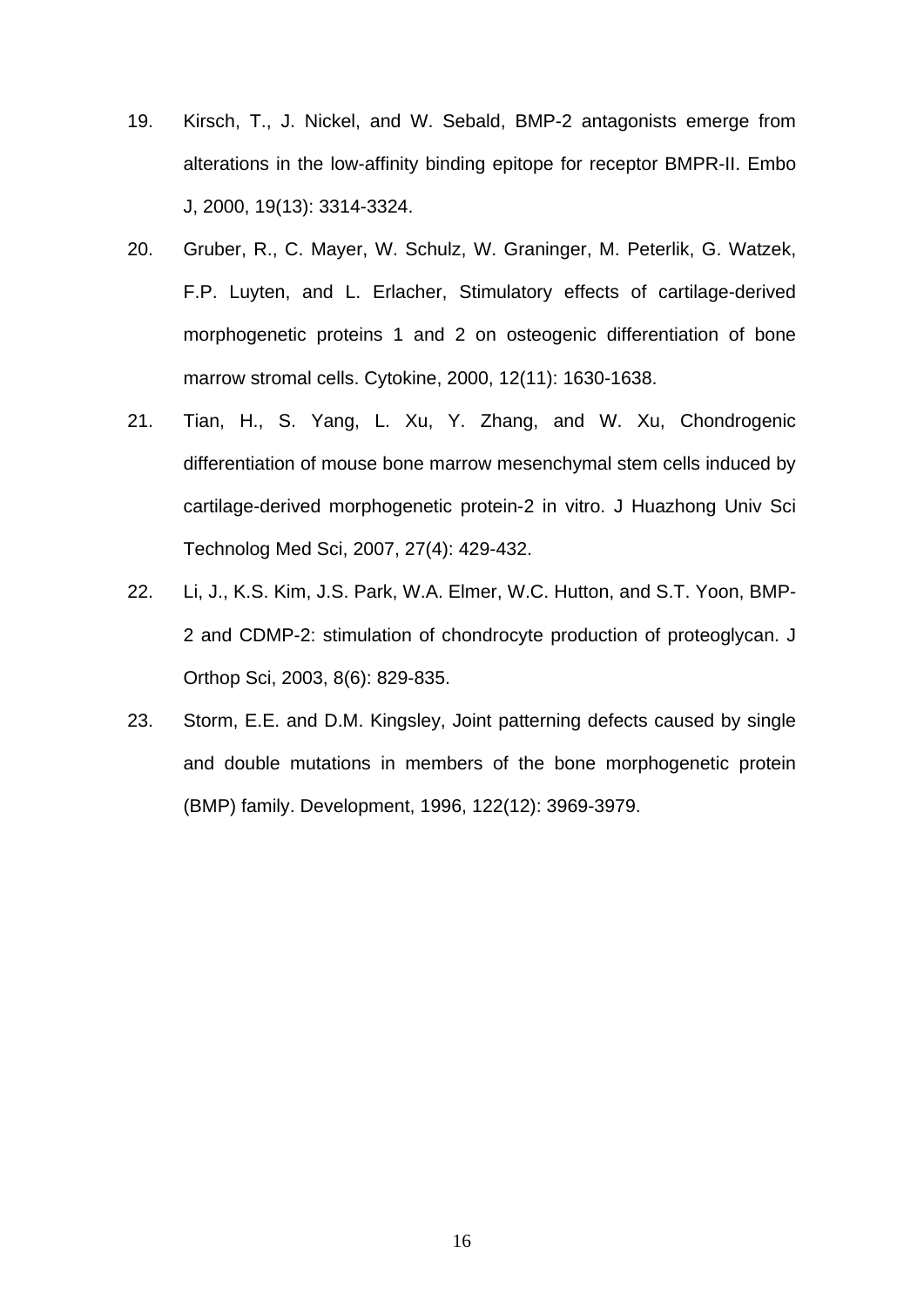# FIGURE LEGENDS

**Figure 1.** Endogenous BMP-13 gene expression in undifferentiated BM MSCs by real-time PCR analysis. BMP-13 gene expression was detected at days 1, 3, 5 and 7 in MSC expansion cultures and compared to that of BMP-2 and -7 in parallel. Relative expression was calculated as a ratio to the average value of glyceraldehyde-3-phosphate dehydrogenase (*GAPDH*) and hypoxanthine phosphoribosyltransferase 1 (*HPRT1*). The individual BMP-2 and -7 time-course expression levels are shown in insets.

**Figure 2.** Effects of BMP-13 on alkaline phosphatase (ALP) expression and matrix mineralization of osteogenic differentiated BM MSCs by cytological staining. MSC differentiation was induced in osteo-inductive medium and supplemented with 100, 300, and 500 ng/ml of BMP-13 or 100 ng/ml of BMP-7 respectively for 14-21 days. Active ALP was detected by a blue cleavage product using a Fast blue RR salt dye (A). Matrix mineralization was visualised by Alizarin red S staining at days 14 (B) and 21 (C). Undifferentiated MSCs were used as the negative control. CTL = undifferentiated negative control; OM = osteo-inductive medium; BMP-7 =  $OM+BMP-7$ ; BMP-13 =  $OM+BMP-13$  for all figures. The BMP concentrations at ng/ml are listed in brackets. Original magnification x 100 for all images. ALP activity was measured in MSCs after 14 days differentiation in osteo-inductive medium with or without BMP-13 (3- 800ng/mL). ALP activity is represented as A405 mean values from quadruplicate cultures (D).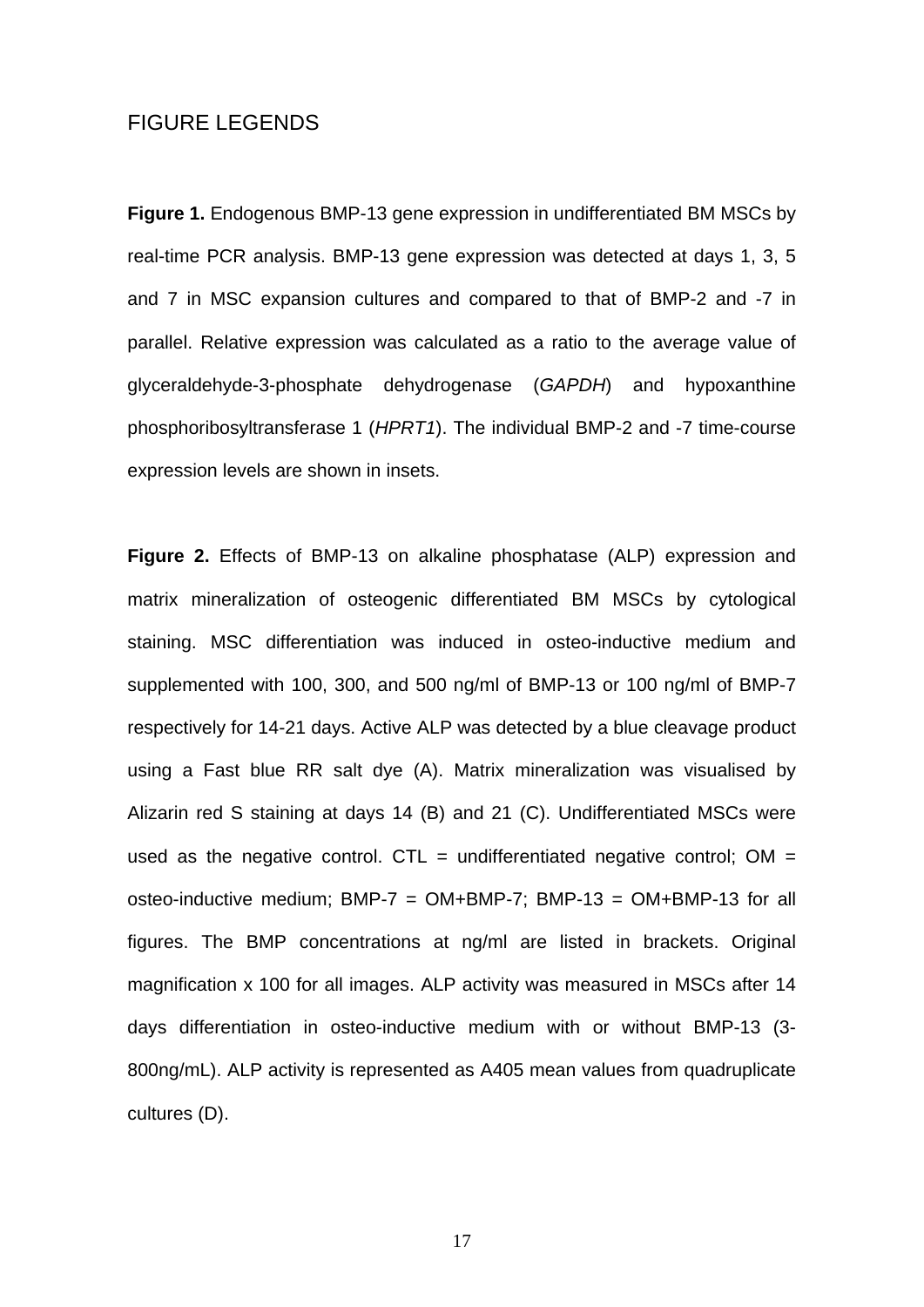**Figure 3.** Gene expression analysis of osteogenic markers and BMP antagonists in differentiated BM MSCs by real-time PCR analysis. The osteogenic differentiation of BM MSCs was induced by osteo-inductive media in the presence and absence of 100 ng/ml BMP-7 or 300 ng/ml BMP-13 for 14 days. Undifferentiated MSCs were used as negative control. The gene expression level was calculated as a relative ratio to the average value of house-keeping genes, *GAPDH* and *HPRT1*.

**Figure 4.** Effect of BMP-13 on proteoglycan accumulation in the extracellular matrix of BM MSCs detected by a cytological staining. MSCs were cultured in growth medium (GM) and osteogenic differentiation medium (OM) with or without 300 ng/ml of BMP-13 for 14 days. At the termination of cultures, the cells were stained with Alcian blue to visualise the proteoglycan. Original magnification x 100 for all images.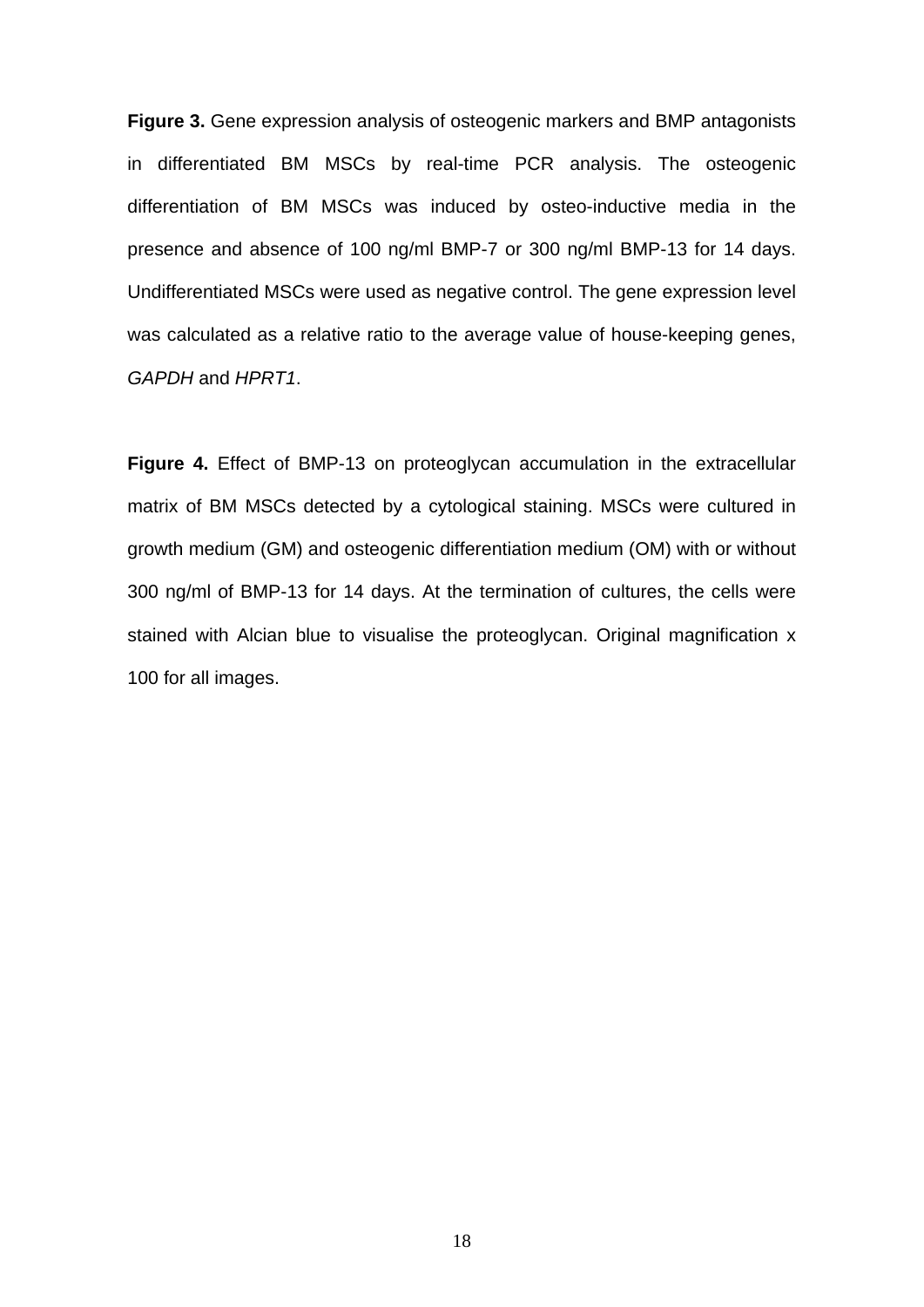Fig 1

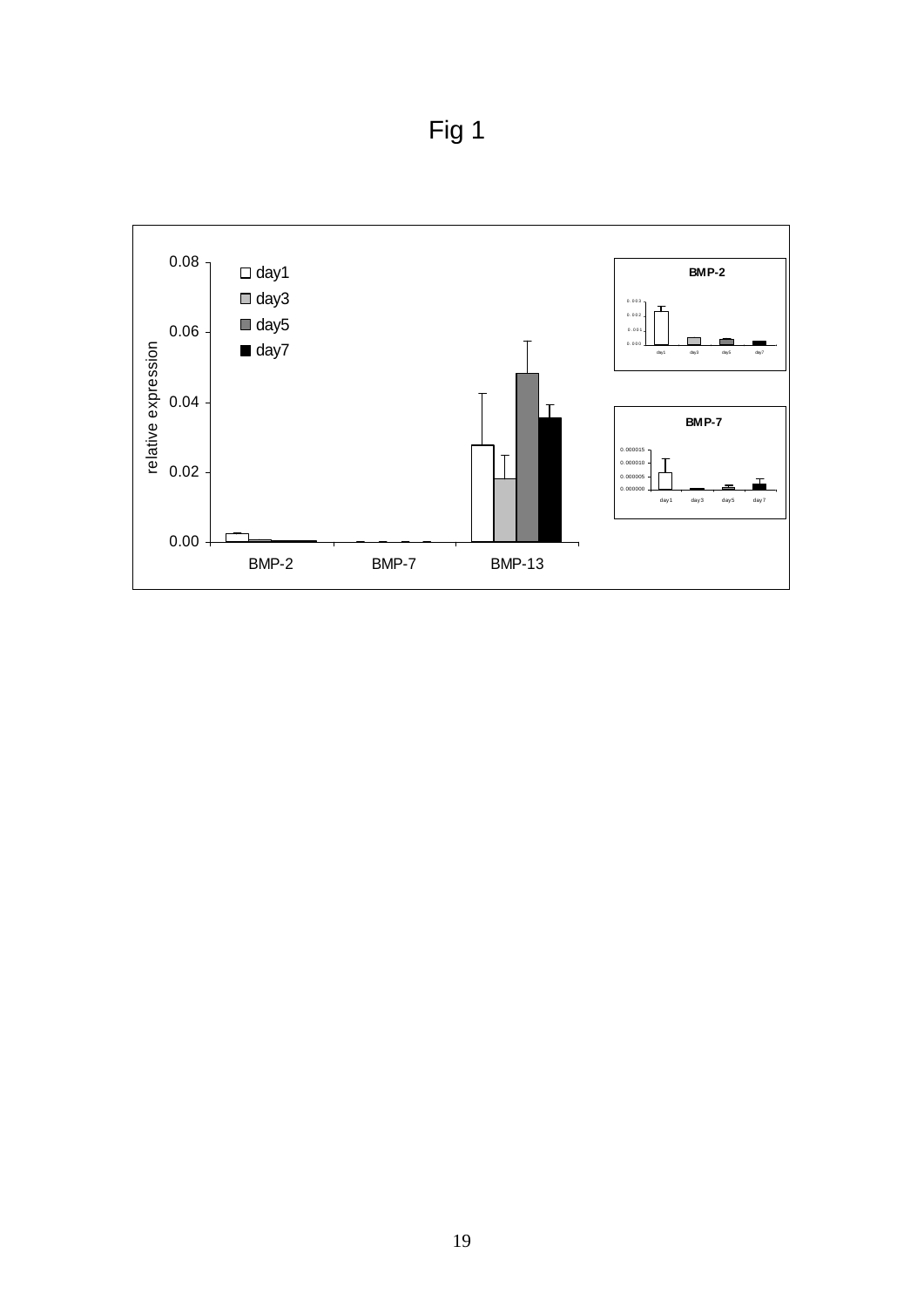



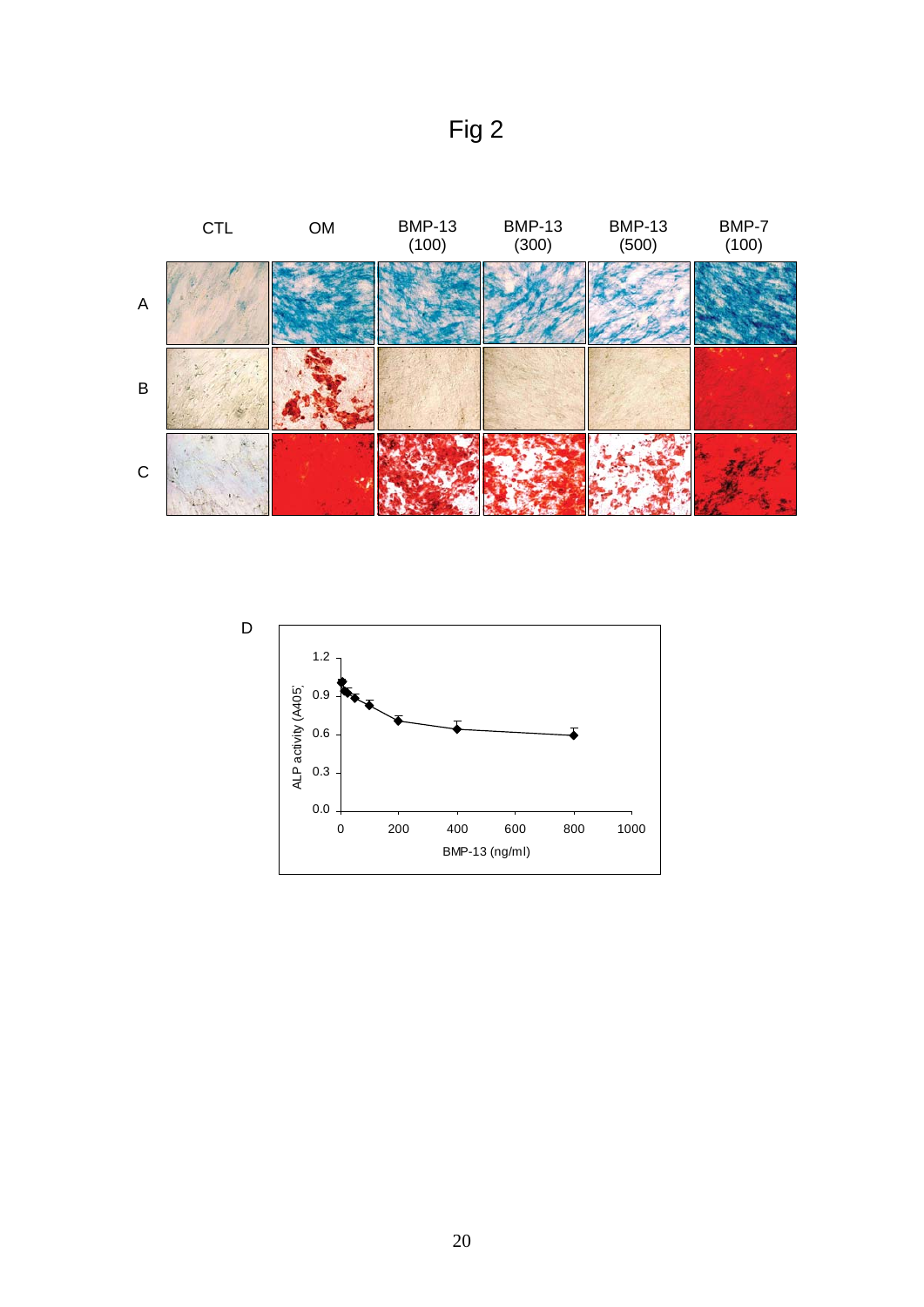

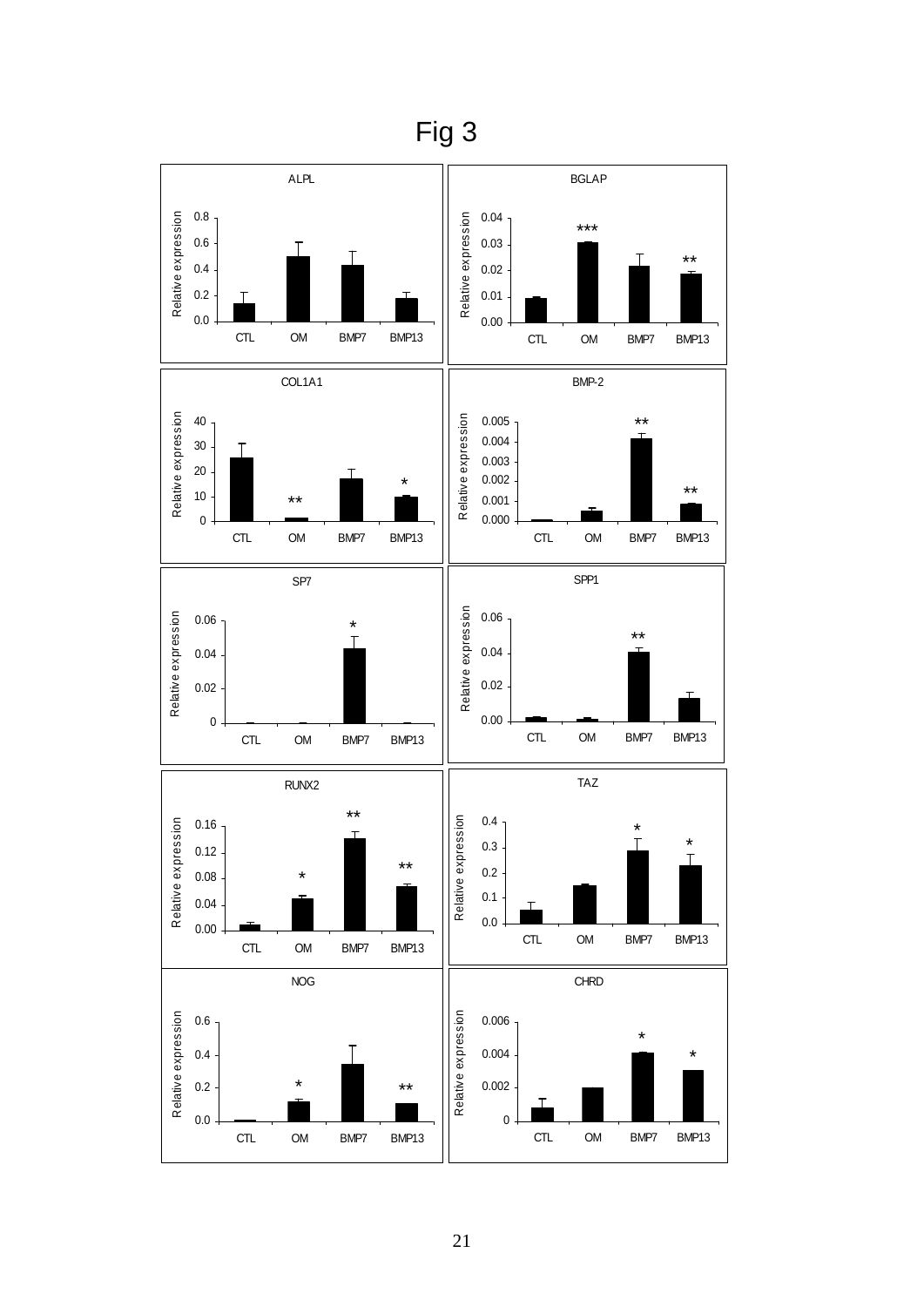